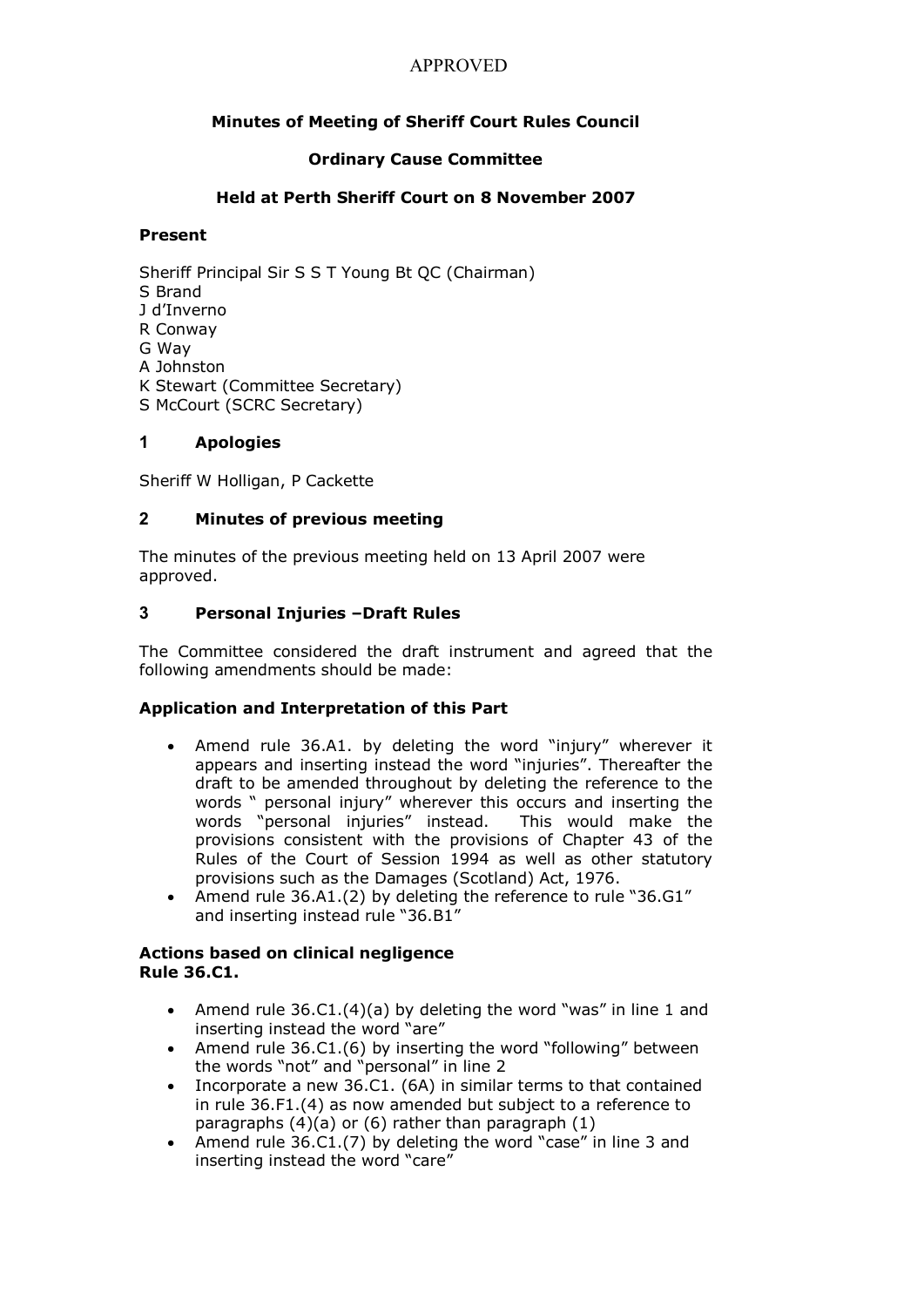Amend the personnel in the definition of "health care" professional" from the singular to the plural to be consistent with rule 43.1A(7) of the Rules of the Court of Session 1994

#### **Inspection and recovery of documents Rule 36.D1.**

- · Amend rule 36.D1.(2) by deleting the number "P15" in line 3 and inserting instead the number "P12" and after the word " effect" by adding the words "by endorsing thereon, a docquet in the following terms " Court……..Date………The Sheriff Grants commission and diligence for the production and recovery of the documents called for in this specification of documents. (Sgd) Sheriff Clerk" The point of this is that it will assist the sheriff clerk in processing the Form
- · Amend rule 36.D1.(3) by deleting the words "of the sheriff" in line 2
- Amend rule 36.D1.(5) by deleting the brackets and reference "fn" in line 3 and by removing the brackets from the words "whether or" in line 4

#### **Application of other rules Rule 36.E1.**

- · Amend rule 36.E1.(4) by inserting a new "(b) rule 9.3 (return of initial writ)" thereafter re-number the references to other rules accordingly
- · Amend rule 36.E1.(5) to read " But the defences shall not include a note of pleas-in-law" By doing this the provision will then accord with Court of Session Practice Note No. 3 of 2004
- Amend rule 36.E1.(7) to read " In relation to an action proceeding in accordance with personal injuries procedure" in line 1; delete the reference to "(a)" and the word "and" in lines 2 and 4 respectively and delete paragraph (7)(b) as this is no longer necessary due to the earlier amendment on pleas-in-law.

#### **Disapplication of personal injury procedure Rule 36.F1.**

- · Amend rule 36.F1.(1) by removing the brackets around the number "28" in line 2
- · Amend rule 36.F1.(4)(b) by adding the words "rather than in accordance with personal injuries procedure" at the end of that line
- Add a new rule  $36.F1.(4)$   $\odot$  "The pursuer shall within 14 days thereof lodge a revised initial writ as nearly as may be in Form G1"
- Add a new rule  $36F1.(4)(d)$  "The defender shall thereafter adjust his defences so as to comply with rule 9.6(2) of the Ordinary Cause Rules 1993" This is to ensure that the standard procedure is adhered to.

#### **Allocation of diets and timetables Rule 36.G1.**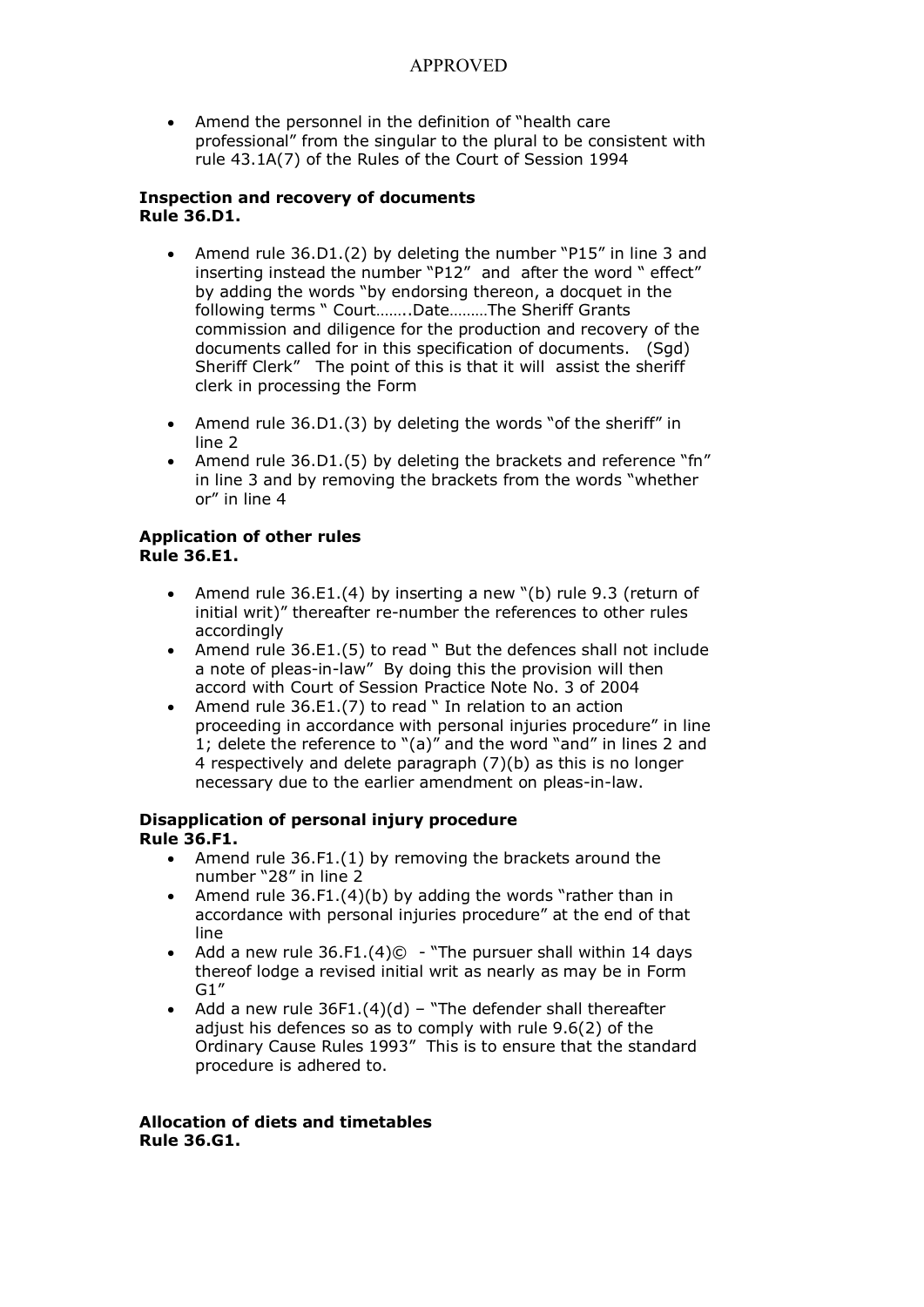- Amend rule  $36.G1.(1)(a)$  by inserting the words "no later than 9 months" between the words "action" and "and"
- Amend rule  $36.G1.(1)(b)$  by deleting the words "specified from time to time by the sheriff principal" in line 2 and inserting instead the words "specified in the after-mentioned Schedule, which the sheriff principal may vary for his sheriffdom or for any court within his sheriffdom" The Schedule is to form an Appendix to the OCR 1993 and should specify the various stages in proceedings referred to in 36.G1.(b)(i) to (viii) with the following timings:
	- $(i)$  (defences  $+$  28 days)
	- $(ii)$  (defences  $+28$  days)
	- (iii) (defences+ 8 weeks)
	- (iv) (defences+ 8 weeks)
	- $(v)$  (defences  $+10$  weeks)
	- (vi) (defences +12 weeks)
	- (vii) (proof 8 weeks)
	- (viii) (proof 21 days)
- Amend rule  $36.G1.(1)(b)(viii)$  by deleting the words "pre-trial meeting" and inserting instead the words "pre-proof conference"
- Amend rule 36.G1.(2) by deleting the words "of the sheriff" in line 2 and the word "order" in line 3
- Amend rule 36.G1.(4) by deleting the words "two copies" in line 1 and inserting instead the words "a certified copy"
- Amend rule 36.G1.(5) by deleting the words "the copies" in line 1 and inserting instead the words "a copy"
- Amend rule 36.G1.(6) by adding the word "thereto" after the word "opposition" in line 4
- Amend rule 36.G1.(7) by deleting the word "may" in line 2 and inserting instead the word "shall" This will then accord with the practice in the Court of Session which makes it mandatory for a hearing to be fixed when the record is not lodged by the date specified in the timetable and will be of benefit to the process in the sheriff court
- · Amend rule 36.G1.(9) by deleting the words "more than one cause" in line 1 and inserting instead the words "a number of causes"

#### **Applications for sist or for variation of timetable Rule 36.H1.**

Amend rule  $36.H1.(1)(3)$  by adding the words "in terms of this rule" after the word "action"

#### **Incidental hearings Rule 36.L.1.**

- Rule 36.L1.(3) to be deleted unless there is good reason to the contrary as it was the view of the Committee that any expenses awarded against a party in default should be up to and including the expenses occasioned by the hearing
- · Amend rule 36.L1.(3) by deleting the figure "5" and inserting instead the numeral "V"

#### **Mesothelioma actions: special provisions Rule 36.19**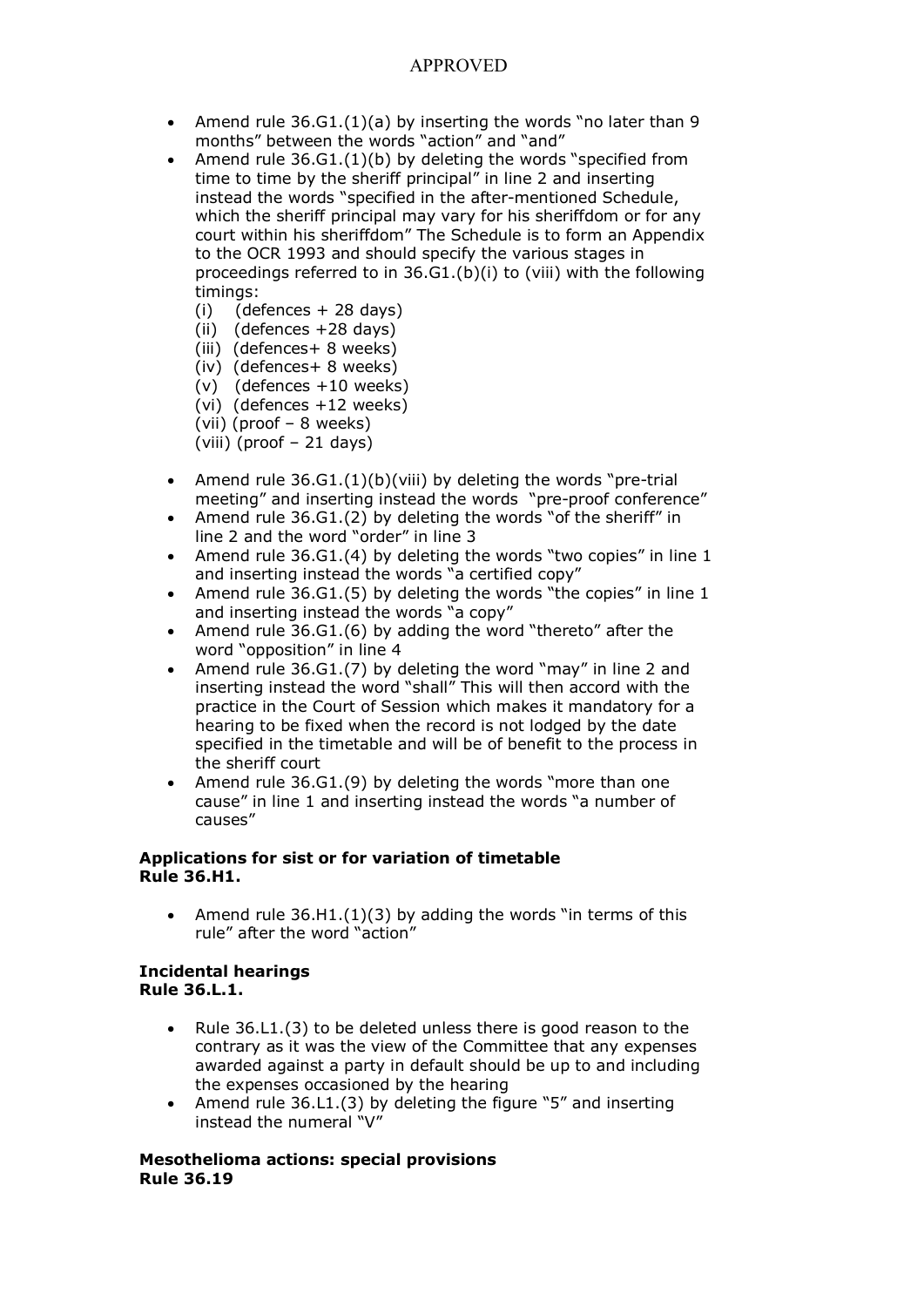- · Amend rule 36.19(2)© by adding the words "personal injuries" between the words "the" and "procedure" in line 1 and adding " $36.G1.(1)(b)$  at the end of line 2
- Amend rule 2(4) by inserting the words " or rule 36.F.1." after "36.C1." in line 2

### **Form P11**

- · Amend the heading of the Form by deleting the word "injury" and inserting instead the word "injuries"
- · Amend the Form by inserting the words "INITIAL WRIT" immediately underneath the heading and then immediately below that the words and brackets "Personal Injuries Action"
- · Amend the preamble of the craves by inserting the words "to grant decree" after the word "court"
- · Amend by making the craves cumulative rather than alternative so as to be consistent with Form 43.2A of the Rules of the Court of Session 1994
- Amend Statement of Claim 5 by adding the words "the heads of claim and" between the words "and" and "give" in line  $1 - as$  in Form 43.2A

# **Form P12**

- · Amend paragraphs 1 and 2 of the Form by adding "36.B1.(1)(b)" after the word "rule" in line 3 of each
- · Delete as inaccurate Note 2 and insert instead "Claims for necessary outlays within certain specified limits may be paid. Claims should be made in writing to the person who has obtained an order that you produce the documents."
- Amend Note 3 by adding the words "the sheriff clerk" after the word "to" where this first appears in line 4
- Amend the "CERTIFICATE" section of the form by deleting the words "of the sheriff" in line 2

### **Form P13**

- · Amend the Form by adding the words "above the crave(s)" after the words in brackets in italics immediately above the heading "Authority"
- Amend line 1 by deleting the word "thereof" and inserting instead the word "thereon"
- Amend line 2 by inserting a comma after the word "that"
- Amend line 3 by inserting the words "personal injuries" between the words "the" and "procedure"

### **Form P15**

- · Amend statement 1 of the Form by deleting the words "trial of" and inserting instead the words "proof in"
- Amend statement 9 by deleting the word "pre-trial" and inserting instead the word "pre-proof"

### **Form P17**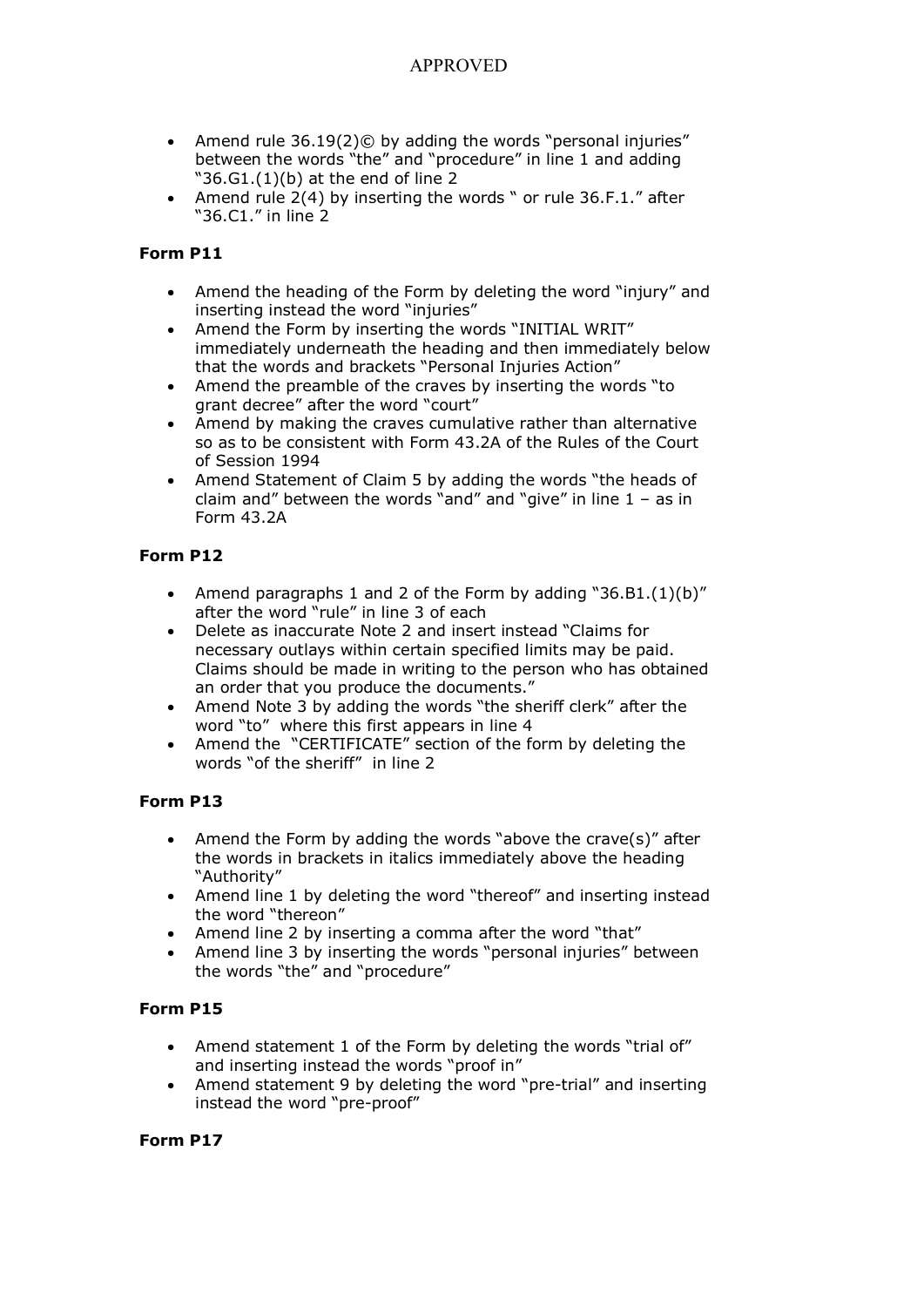- Amend statement 1 of the Form by adding a bracket after the word "means" (to correspond with the brackets before "telephone")
- Add a new statement 2A similar to that which is contained as in Form 43.10 of the Rules of the Court of Session 1994
- Amend NB by deleting the words "or less" in line 1 and inserting instead the figure "2" for the figure "4" in the same line
- Amend each of the two following sections by deleting the word "course" where it appears in each and inserting instead the word "court"
- Delete the reference to "counsel or" at the foot of the Form. Draft timetable schedule for purposes of rule 36.G1(1)(b) as in Form 43.6 of the Rules of the Court of Session

#### **Supplementary Matters**

#### **Note by Mr Way**

The Committee considered the Note by Mr Way on further suggested rule changes to the Ordinary Cause Rules 1993 and agreed the following:

- Amend  $3.1(1)(e)$  of the OCR 1993 by adding a new rule  $3.1 -$ "in the case of a personal injuries action by initial writ in Form P11
- No amendment to rule  $5.2(1)$  necessary
- Amend rule  $13.1(4)$  by inserting in line 1 after the word "record" the words " or in a personal injuries action subject to personal injuries procedure after the date upon which the record is required to be lodged"
- · Add a new rule 13.2(4) providing that "this rule shall not apply to a personal injuries action which is subject to personal injuries procedure" and "provide instead that where the sheriff grants an application under rule 13.1 the sheriff may make such further order as he thinks fit"
- The provisions of Chapter 18 should not apply to personal injuries procedure and instead there should be a new rule 36.M1 which would deal with amendment procedure in personal injuries actions. Mr Way undertook to draft a compatible provision for personal injuries actions
- Similarly that the provisions of Chapters 19 and 20 should not apply to personal injuries procedure and Mr Way undertook to draft compatible provisions for personal injuries actions
- No amendment to Chapter 25 is necessary
- Mr Way to consider if the provisions of Chapter  $36(1)$ ,  $36(2)$ , 36(3), 36(4A), 36.6(2);36.12© and 36.13(1)© require any amendment so that they apply to both actions governed by personal injuries procedure as well as those which do not

### **Note by Draftsperson**

Agreed with reference to paragraph 6 that the proposed change to rule 28.10 of the OCR 1993 so as to correspond with that of rule 35.11 of the Rules of the Court of Session 1994 can be made in the next miscellaneous instrument